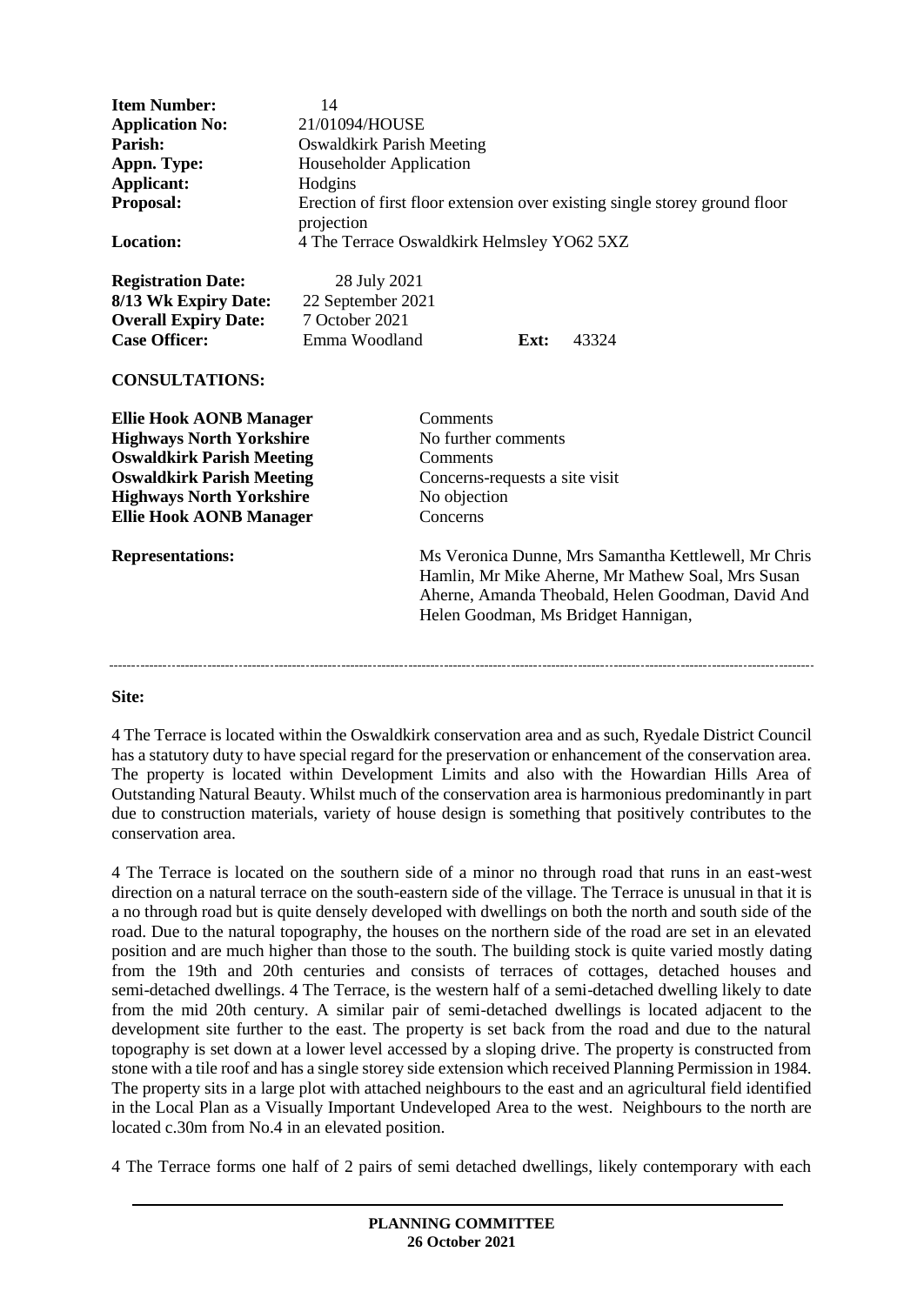other, of very similar design towards the eastern end of the road. The properties make a positive contribution to the character of the conservation area in that they harmonise with the neighbouring stone and tile buildings, contribute to the variety of designs within the village and provide greenery in their gardens. Whilst the block of 4 properties contribute to the conservation area, it is considered that their apparent symmetry is not a reason in enough to prevent in principle change to the dwellings.

### **Proposal:**

The application proposes a first floor extension over the existing single storey side extension to create an additional bedroom and a family bathroom. The application has been revised to address design concerns. This includes the lowering of the ridge lines of the extension and the removal of the high level gable glazing to the first floor rear. The revised plans have been sent out for reconsultation which has now ended. The position of the proposal to the side of the dwelling will make it prominent from the street and clear public views will be possible.

The principle considerations are whether the proposal preserves the conservation area, will conserve the natural beauty and special qualities of the AONB and will complement the character of the main building.

# **Relevant Property History:**

84/00630/OLD-Construction of a garage and toilet as an extension to dwelling at 4 The Terrace, Oswaldkirk.

# **Policies:**

Local Plan Strategy - Policy SP12 Heritage Local Plan Strategy - Policy SP13 Landscapes Local Plan Strategy - Policy SP16 Design Local Plan Strategy - Policy SP20 Generic Development Management Issues National Planning Policy Framework

# **Appraisal:**

The proposal utilises the footprint of the existing single storey extension and no additional floorspace is proposed save for a very small kitchen extension to the rear (c.3m2). The mass of the extension has been broken up into 2 parts with a lower section closest to the principle dwelling giving way to a higher section on the western side of the property. The form of the extension is atypical in that it turns the direction of the roof and proposes a gable end onto an otherwise parallel ridge and eaves. The lower section continues the existing eaves and ridge direction of the principal dwelling, whilst the higher section turns 90 degrees giving a gable end onto the road frontage. The design is essentially traditional proposing pitched tiles roofs and stone walling to match the existing. Matching timber windows are proposed to the front elevation with larger windows to the rear. The ridge height of the existing principle dwelling is c.7.7m. The proposed ridge height of parallel section is c.6.12m and the proposed ridge height of the gable ended section is c.7.45m. The proposed gable width is c.4.15m with a proposed length of c. 7.35m.

As stated in the submitted Design and Access Statement, due to a previous extension to Number 4 the symmetrical arrangement of the property has already been altered. The Design and Access Statement details that the previous extension has a separate access and has been previously used independently and that the current proposal seeks to unify the property into 1 single living space. The submitted Design and Access Statement makes reference to the varied nature of properties within the conservation area and gives examples of varied roof forms and designs. It states that the application site is a much larger plot than its immediate neighbour (1353sqm and 615sqm respectively).

It is acknowledged that the form of the extension which 'turns the roof' is atypical, however the proposed design responds to the particular site specific circumstances and builds off the existing extension footprint. It is considered that the mass of the proposal has been successfully broken down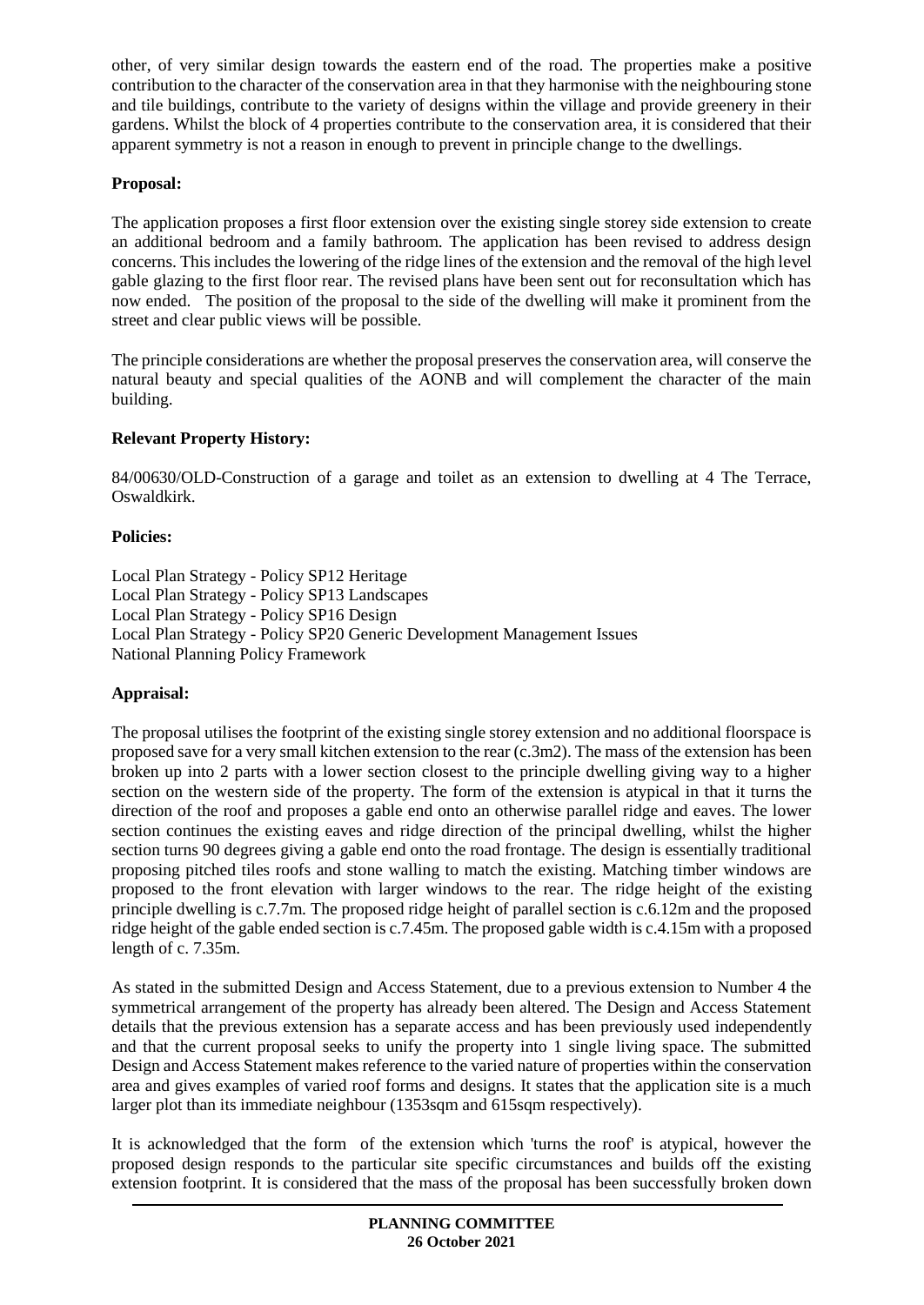and that the scale of the extension is subordinate to the principle dwelling. The use of traditional vernacular materials and facade detailing to match the principle dwelling is sympathetic to the host property. It is acknowledged that there will be a change to the streetscape within the conservation area however the conservation area includes a variety of properties and roof forms to include gable end on, parallel ridge and prominent dormer windows. The application site is large (1353 sqm) and it is considered that the extension is proportionate to the scale of the property.

The properties to the north are c. 30m distant from the proposed extension and there are existing first floor windows in the principal dwellinghouse on the development site. The submitted site sections demonstrate the elevated position of properties on the northern side of the road and detail the impact of sight lines of the development. Whilst the right to a view is not a planning consideration, the submitted information demonstrates that the proposal will not have a significant impact on the amenity of the occupants of neighbouring properties. In addition, it is considered that due to distance, existing windows and topography that there will be no additional overlooking or overshadowing impact caused by the proposal.

# **Other Matters Raised Including Consultation Responses:**

Consultation responses received on the initial proposals included objections from neighbours regarding the design of the proposal, over development of the site and loss of views and light. In addition, letters of support from neighbours have also been received. Since consultation on the revised plans, letters both of support and objection have been received. The Parish Council initially requested that a Planning Officer visit the site which has been undertaken. The Parish Council have responded to the revised plans and state that opinions are still divided however their vote on the matter resulted narrowly in support of the application. An early request from the Parish Council for a Local Needs Occupancy Condition be attached to the property has been withdrawn. In any event, the Ryedale Plan suggests that Local Needs Occupancy Conditions may be appropriate for 'New Market Housing' in non service villages and its use is not considered to be appropriate in this case. The AONB Manager has also been consulted on the revised plans and notes the removal of the uncharacteristic high level gable glazing to the rear. They have expressed concerns regarding the change in roof direction but have not objected to the proposal.

### NYCC Highways have no objections

It is acknowledged that the proposal has prompted both letters of support and letters of objection and has split opinion. The proposal for the application site will alter the streetscape and visually unbalance the paired dwellings however it is considered that the presence of 4 similar properties in close proximity is not enough of a justification to restrict future development of any of the dwellings. The design has been well considered, based on the particular context of the existing dwelling, justified by analysis of the conservation area and wider local context and is proportionate. It is considered that the proposal will preserve the conservation area, be sympathetic to the host dwelling and conserve the special qualities of the AONB. It therefore complies with Policies SP12, 13, 16 and 20 of the Ryedale Plan and the NPPF and Members are requested to approve the application.

### **RECOMMENDATION: Approval**

1 The development hereby permitted shall be begun on or before .

Reason:- To ensure compliance with Section 51 of the Planning and Compulsory Purchase Act 2004

2 The development hereby permitted shall be carried out in accordance with the following approved plan(s):.

Reason: For the avoidance of doubt and in the interests of proper planning.

3 Before the walling up of the facing material or such longer period as may be agreed in writing with the Local Planning Authority, details and samples of the materials to be used on the